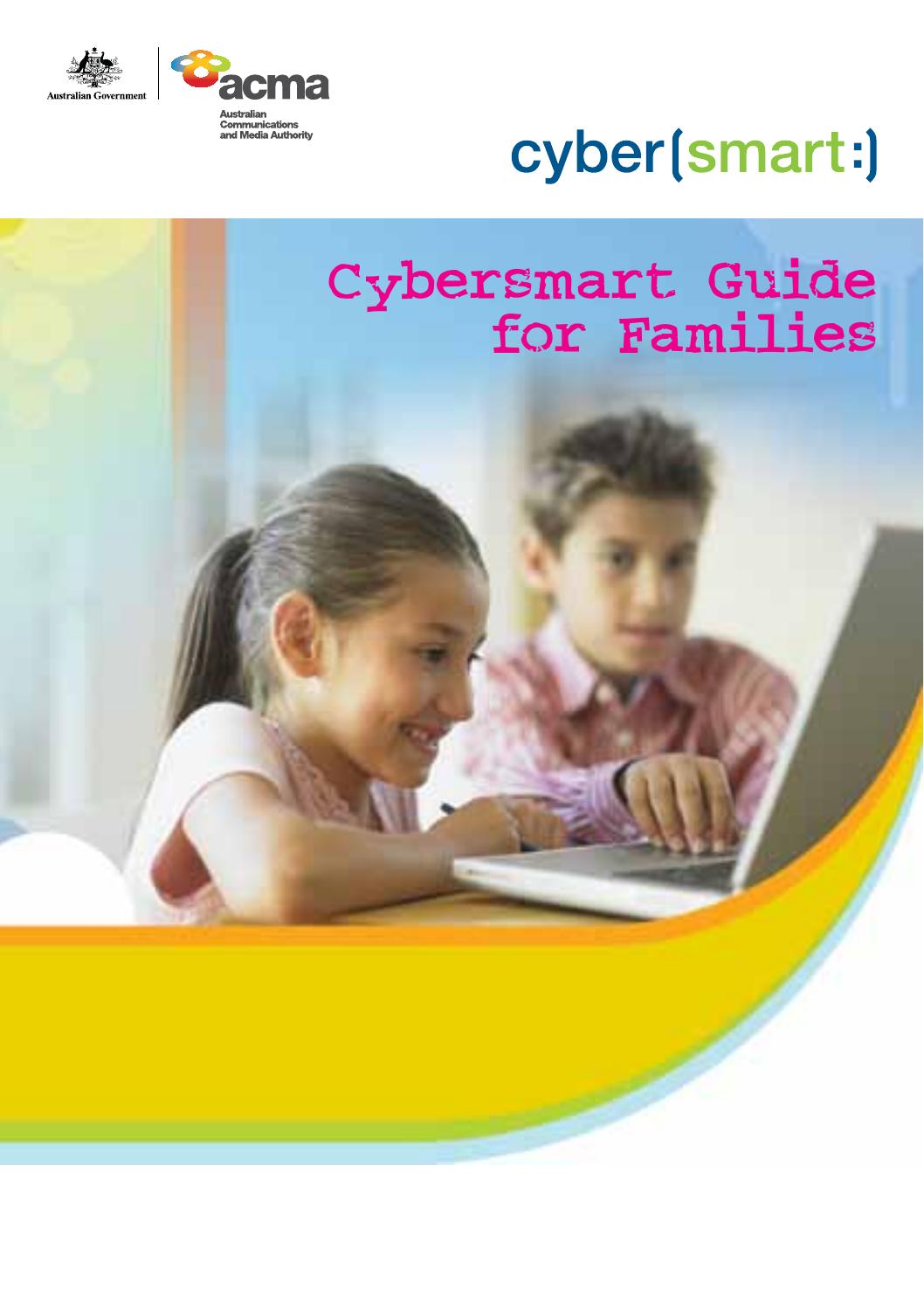© Commonwealth of Australia 2009 All rights are reserved.

This work is copyright. Apart from any use as permitted under the *Copyright Act 1968*, no part may be produced by any process without prior written permission from the Australian Communications and Media Authority. Requests and enquiries concerning reproduction and rights, and any enquiries arising from the contents of this booklet, should be addressed to:

Internet

Manager Communications and Publishing Australian Communications and Media Authority PO Box 13112 Law Courts Melbourne Vic 8010 Telephone: 03 9963 6800 Facsimile: 03 9963 6899 Email: cybersafety@acma.gov.au

www.cybersmart.gov.au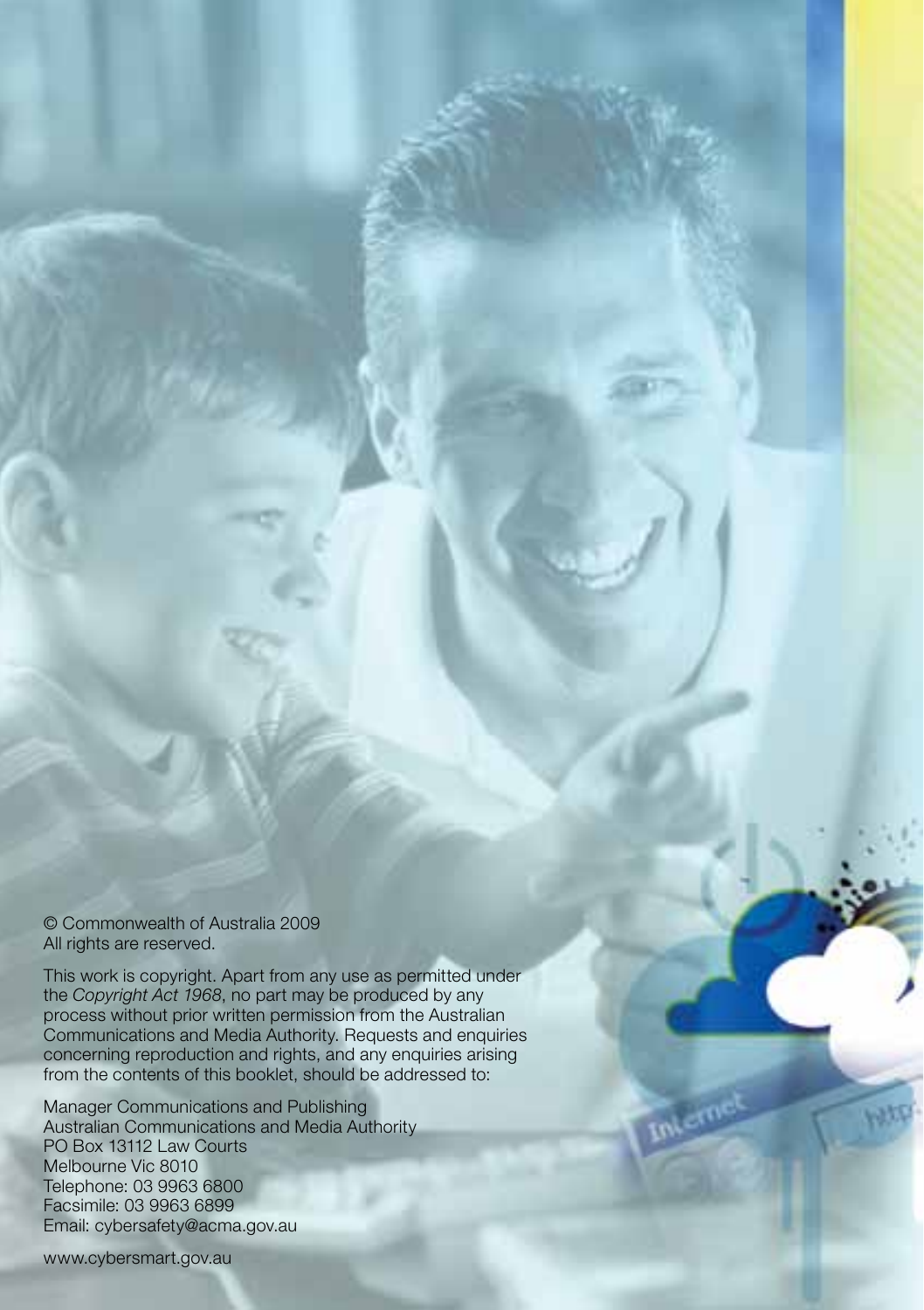### Introduction

The internet has become an integral part of life. It is a powerful resource, enabling people of all ages to learn and communicate in a myriad of new ways. For children, growing up in a world where the internet has always been available, it is an essential tool. They are the 'digital natives' always surrounded by online technology, and using the internet from an increasingly early age.

Children can use the internet for many reasons. These could include to:

- » find assistance with school assignments
- » learn skills
- » gain knowledge
- » meet new people who share similar interests and
- » keep in touch with friends.

But there are risks. Knowing how to use the internet safely is essential to having a positive online experience. For parents and their children, it is important to know how to apply these skills at home, at school and in public places such as the library and internet cafés.

This *Cybersmart Guide for Families* is produced by the Australian Communications and Media Authority (the ACMA) and is part of the Australian Government's broad cybersafety program. The program includes education and awareness activities and resources for parents, children, teachers and library staff throughout Australia.

The ACMA is responsible for the regulation of broadcasting, the internet, radiocommunications and telecommunications.

The ACMA's responsibilities include:

- » promoting self-regulation and competition in the communications industry, while protecting consumers and other users
- » fostering an environment in which electronic media respect community standards and respond to audience and user needs
- » managing access to the radiofrequency spectrum
- » representing Australia's communications interests internationally.

This guide aims to provide practical advice and information on safe internet use in the home and in public spaces, such as at the library or internet cafes. In learning and applying safe internet skills, and sharing these with their children, parents can help to keep them safe, and ensure that the whole family enjoys positive internet experiences.

The area of internet safety and security is broad, and only key issues are covered in this guide.

For more information or specific advice visit the Cybersmart website www.cybersmart.gov.au or contact the ACMA's Cybersafety Contact Centre on 1800 880 176.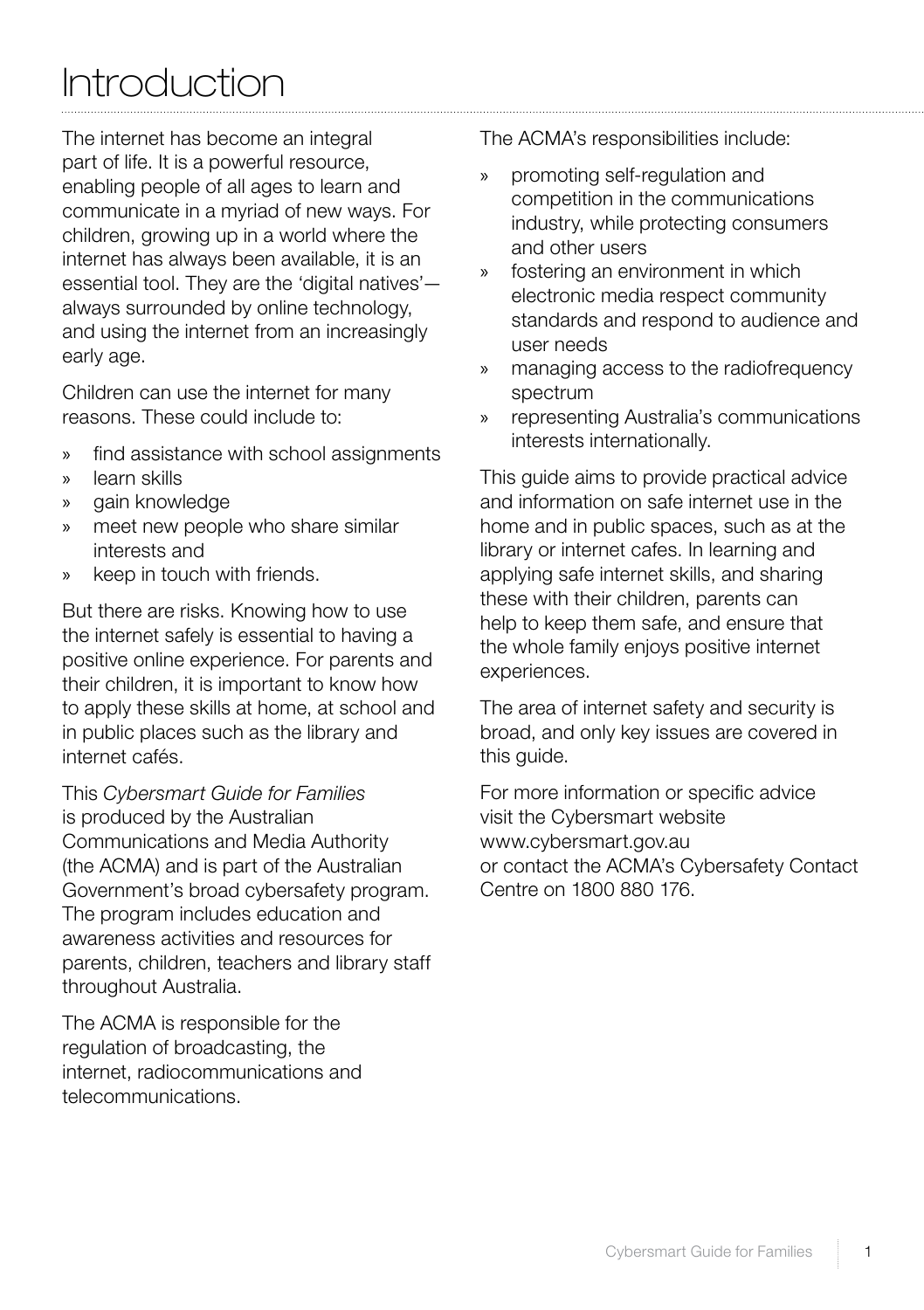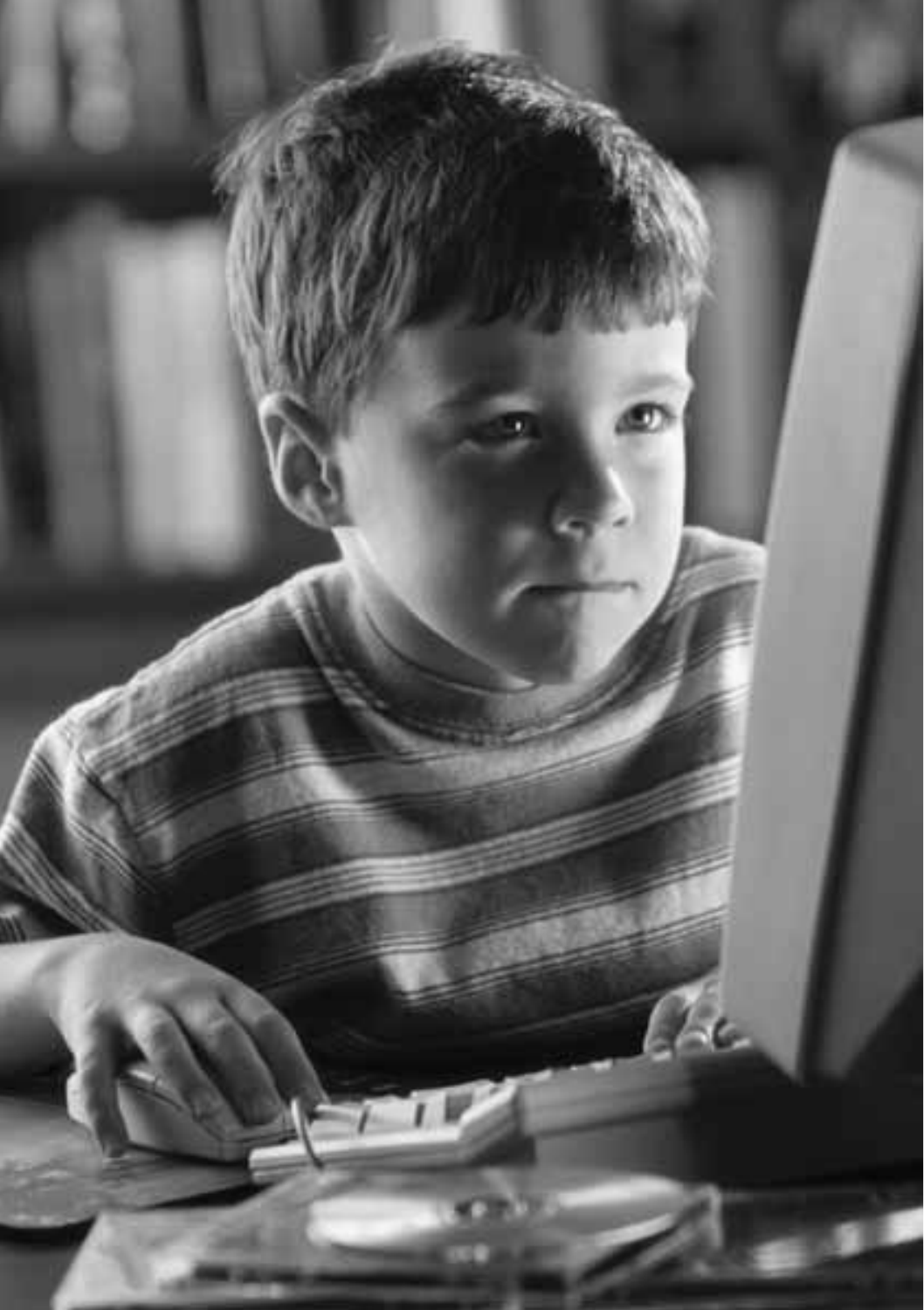### Children's internet activity

The internet is an incredible tool. It offers the chance to become part of an enormous virtual community connected by mutual interest rather than geography. The internet can provide young and old users benefits, including:

- » independent learning and research skills and
- » improved communication skills, through experience with learning technologies to access and create resources, and communicate with others.

Children access the internet for

entertainment, research, school assignments and to communicate. In doing so they can also, often unknowingly, place themselves in risky situations. This includes by:

- » giving out personal details about themselves to people or organisations they don't know
- » posting unsuitable information online
- » agreeing to meet people they've only ever met online, without speaking to a parent or carer
- » using provocative pseudonyms
- » sharing passwords
- » posting public profiles about themselves
- » unsafe browsing or searching
- » opening messages from people they don't know
- » responding to unpleasant or suggestive messages
- » using online games or virtual worlds for people over 18 only
- » accessing inappropriate or illegal material.

Not all internet users will experience problems. However, ensuring children understand these risks and have the knowledge to be cybersafe is important when accessing the internet at home, at school and in public places.

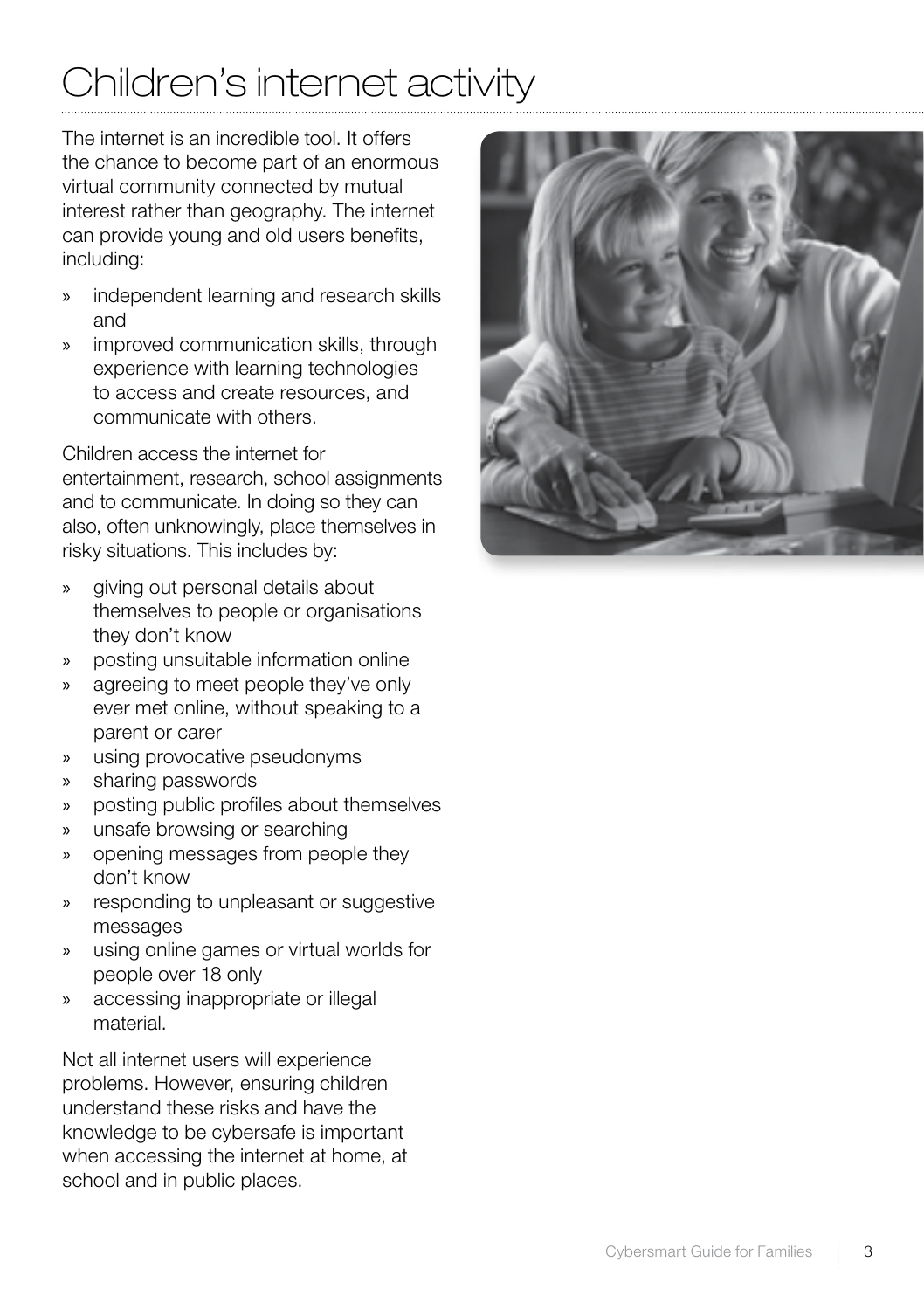### Exposure to inappropriate content

Children using the internet can be exposed to content that is inappropriate for them. This could be images, text or games that are sexually explicit or offensive, violent or encourage activities that are dangerous or illegal. Some websites promote extreme political, violent, racist or sexist views. This content can be accessed through website browsing, through newsgroups, shared in peer-to-peer networks or sent by email or instant messaging services.

Young internet users can access inappropriate material inadvertently, when searching for content about people, places or issues. Sometimes, it may be intentional.

#### Advice for parents

The ACMA administers the Online Content Co-regulatory Scheme, established under Schedules 5 and 7 of the *Broadcasting Services Act 1992*. Parents can complain directly to the ACMA about online content they believe is prohibited by law, by completing an online complaint form available on the ACMA website www.acma.gov.au/hotline.

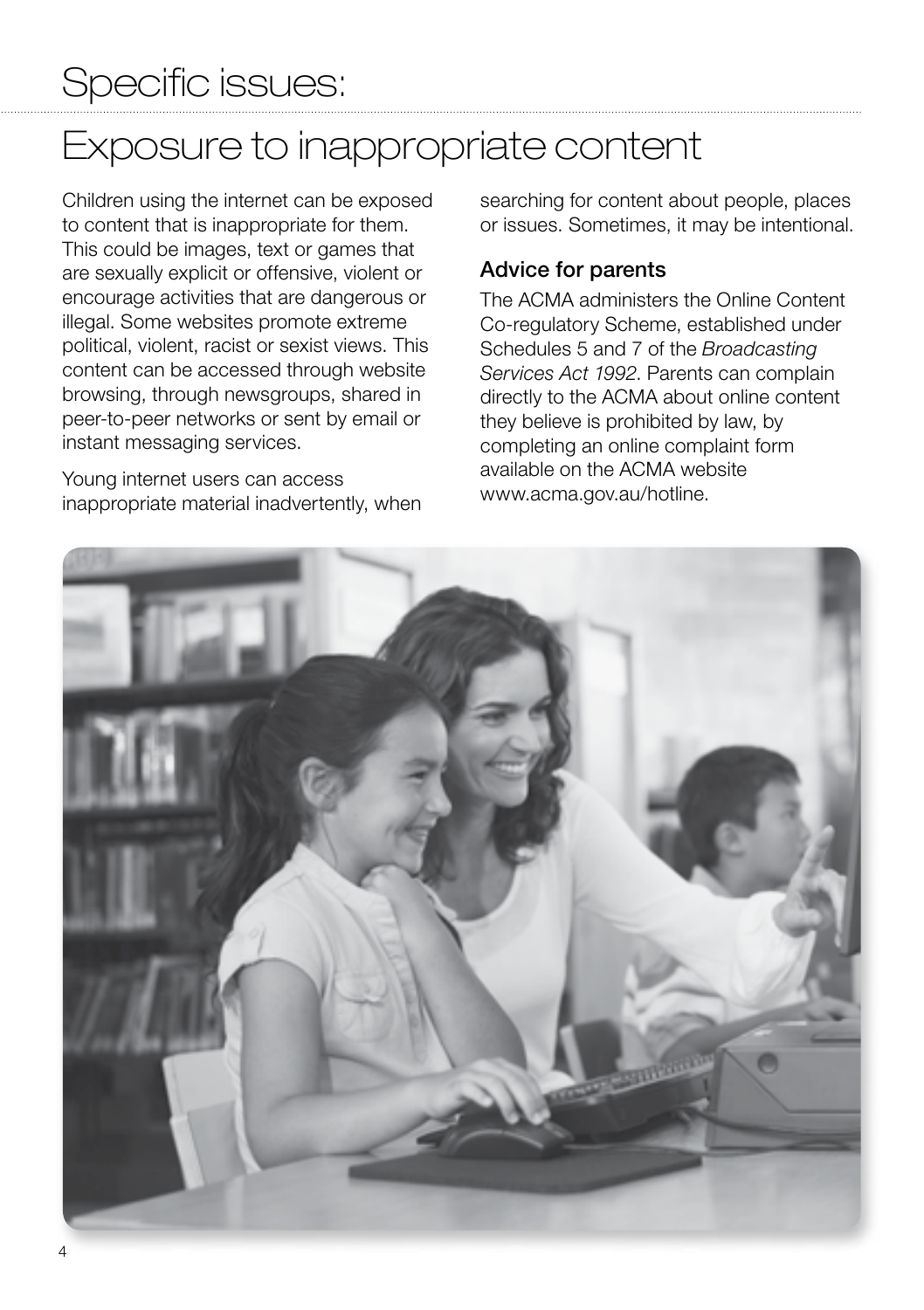The ACMA can take action about internet content that falls within the classification RC (refused classification) or X18+. This includes content that contains:

- » detailed instruction in crime, violence or drug use
- » child pornography
- » bestiality
- » excessive violence or sexual violence
- » material that advocates the doing of a terrorist act
- » actual sexual activity.

The ACMA can also take action about content that falls within the R18+ and MA15 + classifications if it is hosted in, or provided from, Australia and is available to minors. This includes content that contains implied sexual activity, strong violence and other material that requires an adult perspective.

The ACMA can investigate complaints made about:

- » content on the world wide web
- » postings on newsgroups and bulletin boards
- » files accessible using peer-to-peer software
- » content available on mobile phones.

If the content is prohibited and is hosted in or provided from Australia, the ACMA will direct the provider of the content to remove or restrict access to the content concerned. If internet content that falls within a prohibited classification is hosted outside Australia, the ACMA will notify the content to suppliers of approved filters for blocking. Approved filters are updated regularly.

If the content is sufficiently serious, for example, illegal material such as child pornography, the ACMA will refer the content to the appropriate law enforcement agency for criminal investigation. For more information on the ACMA's role in regulating online content go to www.acma.gov.au/hotline.

- » visit the Cybersmart website for internet safety information at www.cybersmart.gov.au
- » telephone the Cybersafety Contact Centre on 1800 880 176 for more information or advice
- » report to the ACMA any material suspected of being prohibited
- » in libraries, ask library staff for information on safe searching techniques, child-friendly websites or how to deal with inappropriate material
- » learn more about the internet by attending an internet training session. Ask if these are offered by your local public library.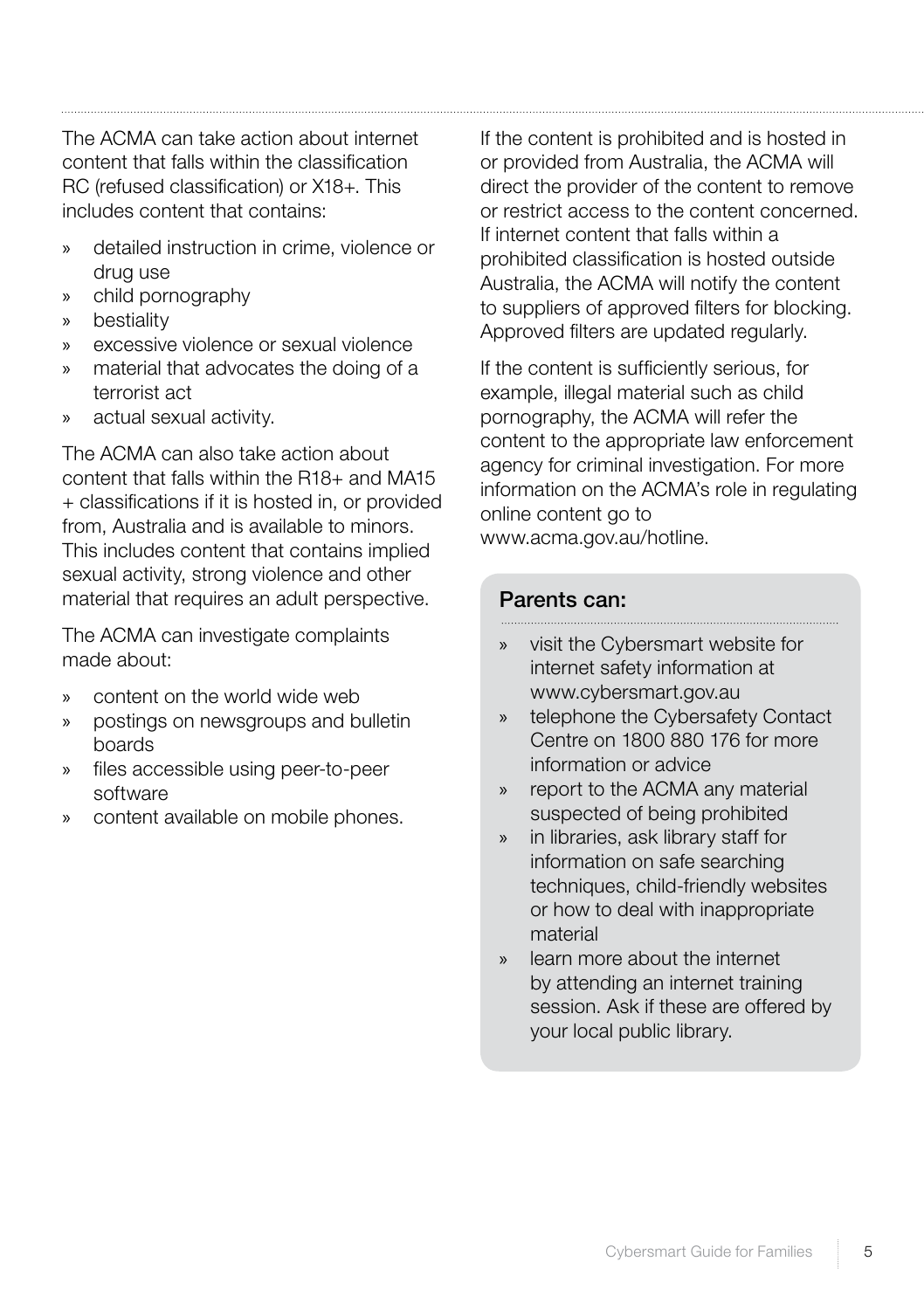### **Cyberbullying**

Children using the internet can be cyberbullied or harassed through internet services like email, chat rooms, instant messaging, social networks or through websites. Bullying through mobile phone technologies such as SMS is also considered cyberbullying.

#### Advice for parents

Cyberbullying includes teasing, spreading online rumours and sending unwanted or threatening messages or defamatory material. While it can have a damaging effect on children and young people, parents can encourage them to take control of the situation. This may be done by:

- » advising children not to reply to any messages from a bully. Often if bullies don't receive a response they will give up
- » learning how to block a bully, so they can't make contact
- » keeping a record of the harassing messages and any replies. This may help parents, or the authorities, if necessary, to find out who is sending them
- » keeping usernames and passwords secret. If someone misuses a username and password to post damaging information about a child it can be difficult to remove
- » children recognising that if messages are threatening, a parent or carer should be told immediately. Cyberbullying, if threatening, is illegal and can be reported to the police
- » contacting the website administrator (often known as the webmaster) to ask for content to be removed, if bullying information has been posted on that website.

- » check the privacy settings for your internet services
- » visit the Cybersmart website for cyberbullying information
- » use support services such as the Kids Helpline or the Bullying No Way website
- » talk to the child's school if cyberbullying involves another student
- » report threatening messages to the police
- » contact the Cybersafety Contact Centre on 1800 880 176 for advice.

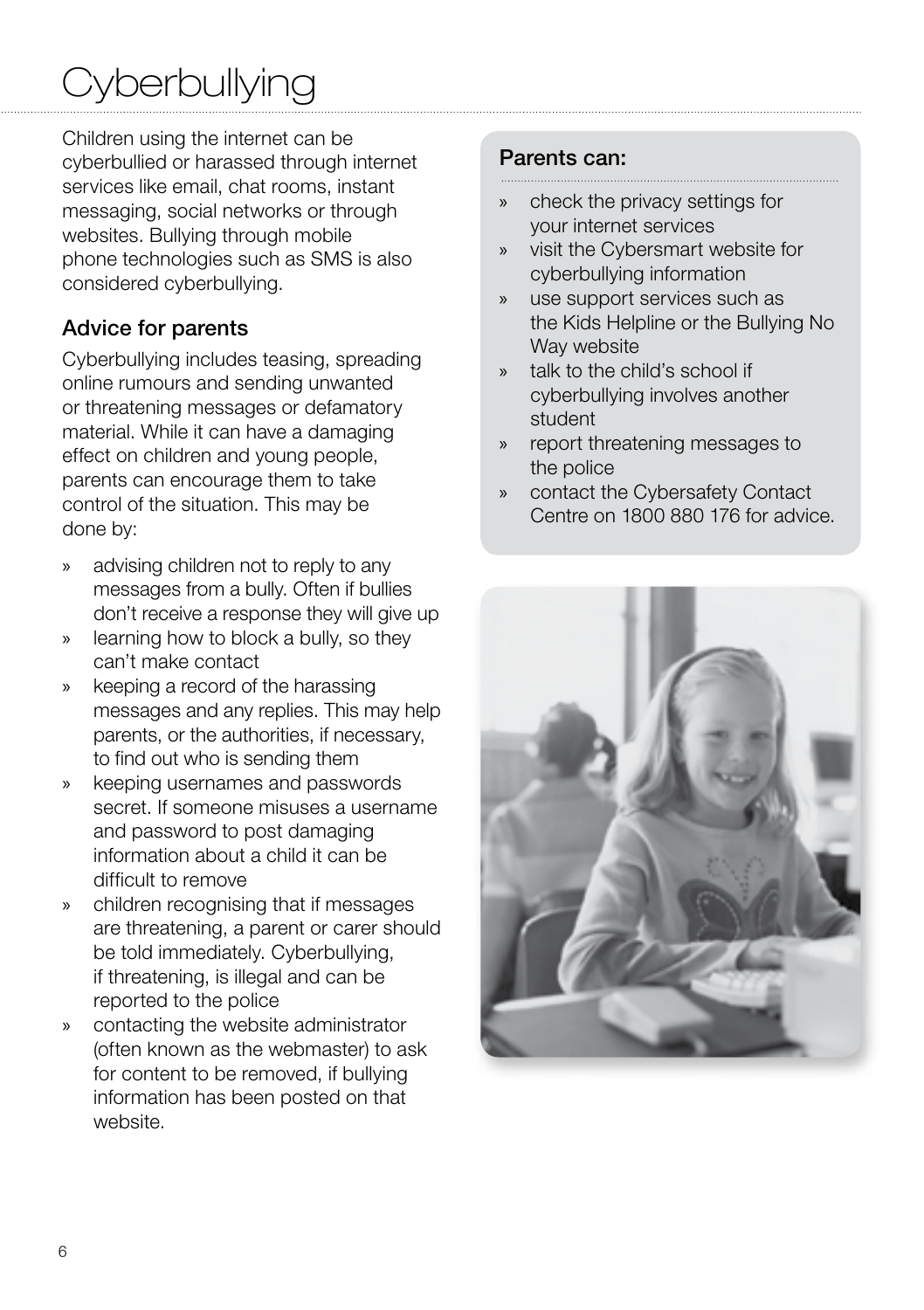### **Privacy**

Without considering the consequences, children sometimes post private information about themselves online. This can include their name or address, photographs, a mobile phone number, their school name and details of their friends or families.

Providing personal information online can also result in being targeted for spam, advertising material and/or viruses. In some cases, websites prompt users to reveal private information on forms or through pop-ups. Not all these requests are legitimate.

#### Advice for parents

To help guard privacy, children should be encouraged to ask a parent or carer before they give anyone on the internet their personal details. Once information is posted online it is very difficult to remove.

- » contact the author or the web administrator if a website contains personal details that have been disclosed without authorisation or their children's personal details. Web administrator details are commonly located on website home pages. A lawyer may also be able to provide assistance
- » contact the Office of the Federal Privacy Commissioner if personal details have been mishandled by a Commonwealth Government agency, or a private sector organisation in Australia
- » contact the Cybersafety Contact Centre for advice.

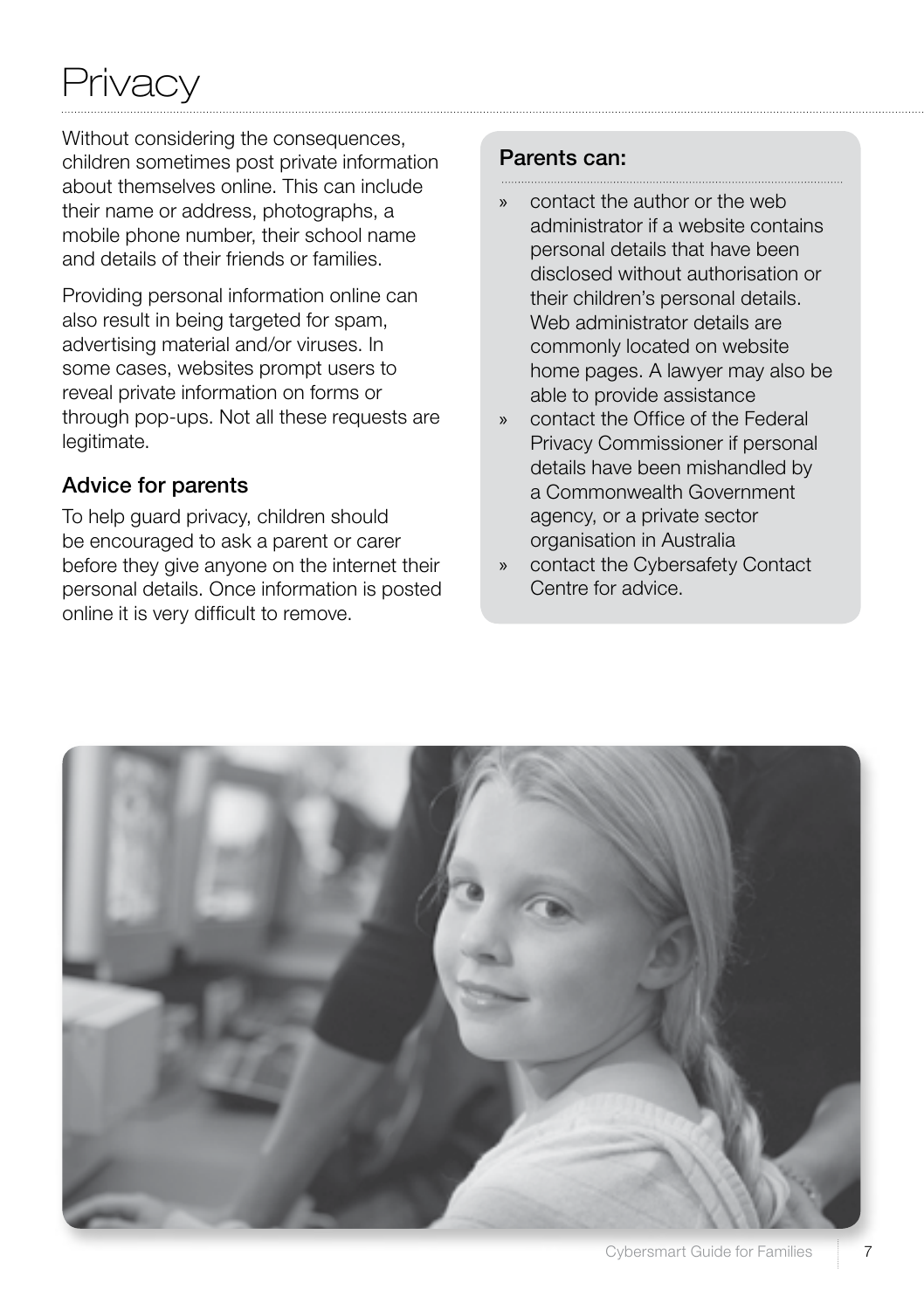### Spam

Any library user, including children with a personal email address or mobile phone, can receive unwanted messages. These are called spam. Spam messages may be inappropriate, offensive or contain computer viruses. They frequently promote products or services, but can simply be a message claiming to be from a 'secret admirer or friend'. Responding to these messages can lead to further spam, often at considerable cost to the user if the spam is sent via a mobile phone. Simple safety rules apply if the message is from someone you don't know, don't click on any link in the email and don't respond in any way.

#### Advice for parents

Under the *Spam Act 2003* it is illegal to send, or cause to be sent, unsolicited commercial electronic messages. The Act covers email, instant messaging, SMS and MMS—text and image-based mobile phone messaging—of a commercial nature. It does not cover faxes, internet pop-ups or voice telemarketing.

While the Act relates to commercial messages, a message may not necessarily appear to be commercial. Some messages claim to come from a 'secret admirer or friend' but if the recipient fills in their mobile telephone number, they are then sent high-cost premium mobile messages.

Spam complaints should be directed to the ACMA. Action can be taken against spam sent from within Australia. To make a complaint, complete the online form on the ACMA website.

The ACMA has a number of tools available to report spam including the SpamMATTERS reporting button which home users can download.

To download and use SpamMATTERS go to www.acma.gov.au/spam. The ACMA also provides an extensive frequently asked questions section about spam on this site, including advice on how to secure your computer.

- » visit the ACMA website for advice on dealing with spam at www.acma.gov.au/spam
- » report any suspected spam to the ACMA
- » download the SpamMATTERS reporting button
- contact the Cybersafety Contact Centre for advice.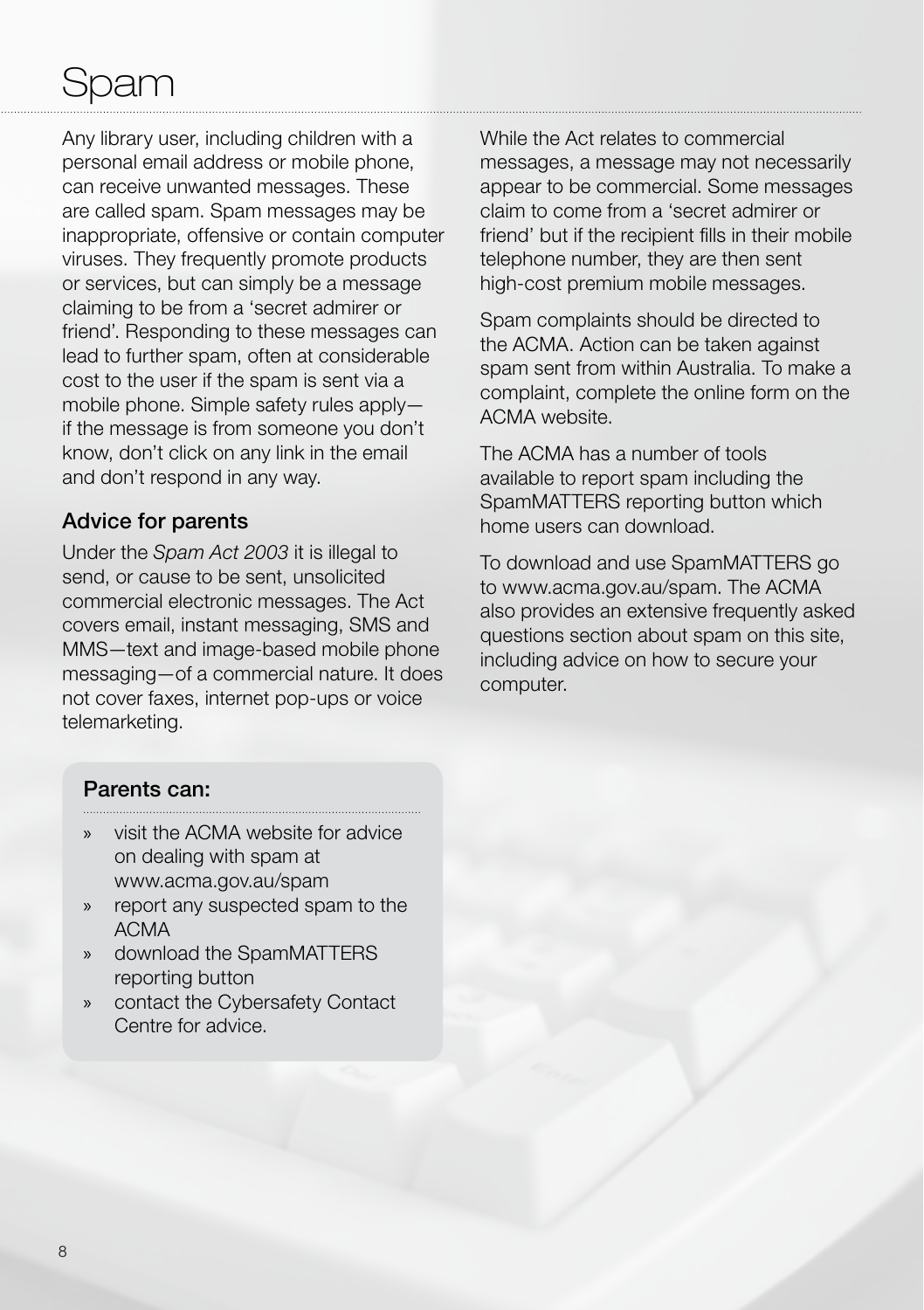#### Unreliable information

The internet is a valuable research tool for children, providing a wide range of useful information. Children may not realise, however, that information on some websites misrepresents the truth, is misleading, out of date, biased or simply incorrect. For example, websites with racist material may claim to tell the truth about complex social, cultural or historical issues in a way that appears logical and plausible, but isn't.

#### Advice for parents

Children need to be able to distinguish fact from fiction online and learn the basics about copyright. They also need to develop good browsing and searching skills to ensure they visit safe sites and find appropriate information.

#### Parents can:

- » review a website before using it. How old is the information? Who wrote it? Does the website have contact details, a privacy policy or copyright statement? If not, find another website
- » advise children to use several sources of information and compare them
- » advise children to acknowledge sources when quoting or reproducing material found online
- » if in a library, ask library staff for a list of safe websites and search techniques.

#### Scams

Internet scams play on innocent users. Even for children and young users there are ways to tell scams from legitimate offersand places to lodge a complaint and seek advice if scammed.

#### Advice for parents

Scammers use the internet in a number of ways—promoting fraud via email, promoting free offers, or creating fraudulent advertising material that is displayed when searching the internet.

- learn how to recognise a scam. Watch out for an email from an unrecognised sender or one that doesn't have a valid sender's address or opt-out facility. Also watch for use of pop-ups, websites that don't contain a privacy policy or websites that request up-front payment
- » avoid responding to messages from unrecognised email addresses
- » advise children not to complete online forms unless they have checked first with a parent or carer
- » report online scams to the Australian Competition and Consumer Commission's ScamWatch website
- » contact the Cybersafety Contact Centre for advice.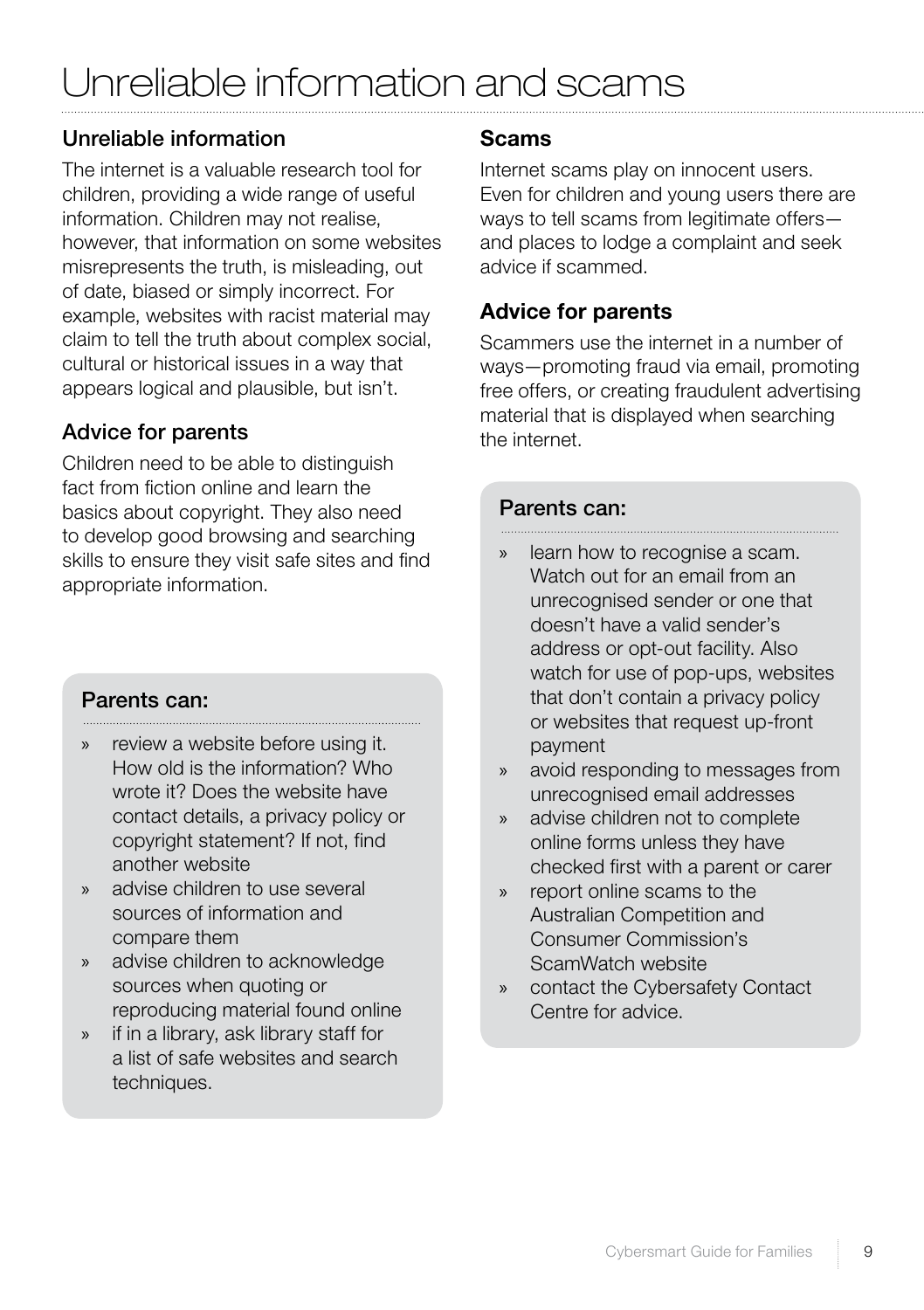### Social networking

Social networking happens on a variety of services like YouTube, MySpace, Facebook and Twitter. These websites allow users to create profiles, communicate with others and form networks of friends. Users can participate in a range of activities including chatting, sharing information and photos and posting comments in forums, blogs or discussion groups.

Different social networking sites have different purposes, including to:

- » create communities of friends— MySpace and Bebo
- » create and download video content— YouTube and Google Video
- » share still photos—Facebook and Flickr.

#### Advice for parents

Where inappropriate information appears on a social networking website, users can contact the website administrator to request that the offensive content is removed.

Social networking sites generally have policies about unacceptable content, restricting content that users are allowed to upload. For example, some sites limit false profiles, content containing nudity or which presents violence. Website administrators generally rely on complaints from users in identifying unacceptable content, though this can be difficult to monitor because large quantities of content are posted every day.

Users can complain to the ACMA about offensive or illegal material including text, photographs or videos. The ACMA may take action if the material meets the criteria for prohibited content.

When making a complaint, users should provide the web address and any log-in details. Log-in details, such as a user name and password, are particularly important as many social networking sites offer users the ability to restrict information to friends or affiliated users.

Complaints about content can be made at www.acma.gov.au/hotline.

- set house rules about when children can give out or share personal information such as name, address or mobile number
- » advise children to set profiles to private so that only people they want to see it can
- encourage children to think before they put anything online. Information posted online can be there indefinitely
- » encourage children to be careful when making new friends online they might not be who they say they are—and never arrange to meet an online friend unless a trusted adult is with them
- » report to the ACMA any material suspected of being prohibited
- report abuse or inappropriate content to the website administrator and show children how to do this
- » visit the Cybersmart website for more information on social networking
- » contact the Cybersafety Contact Centre for advice.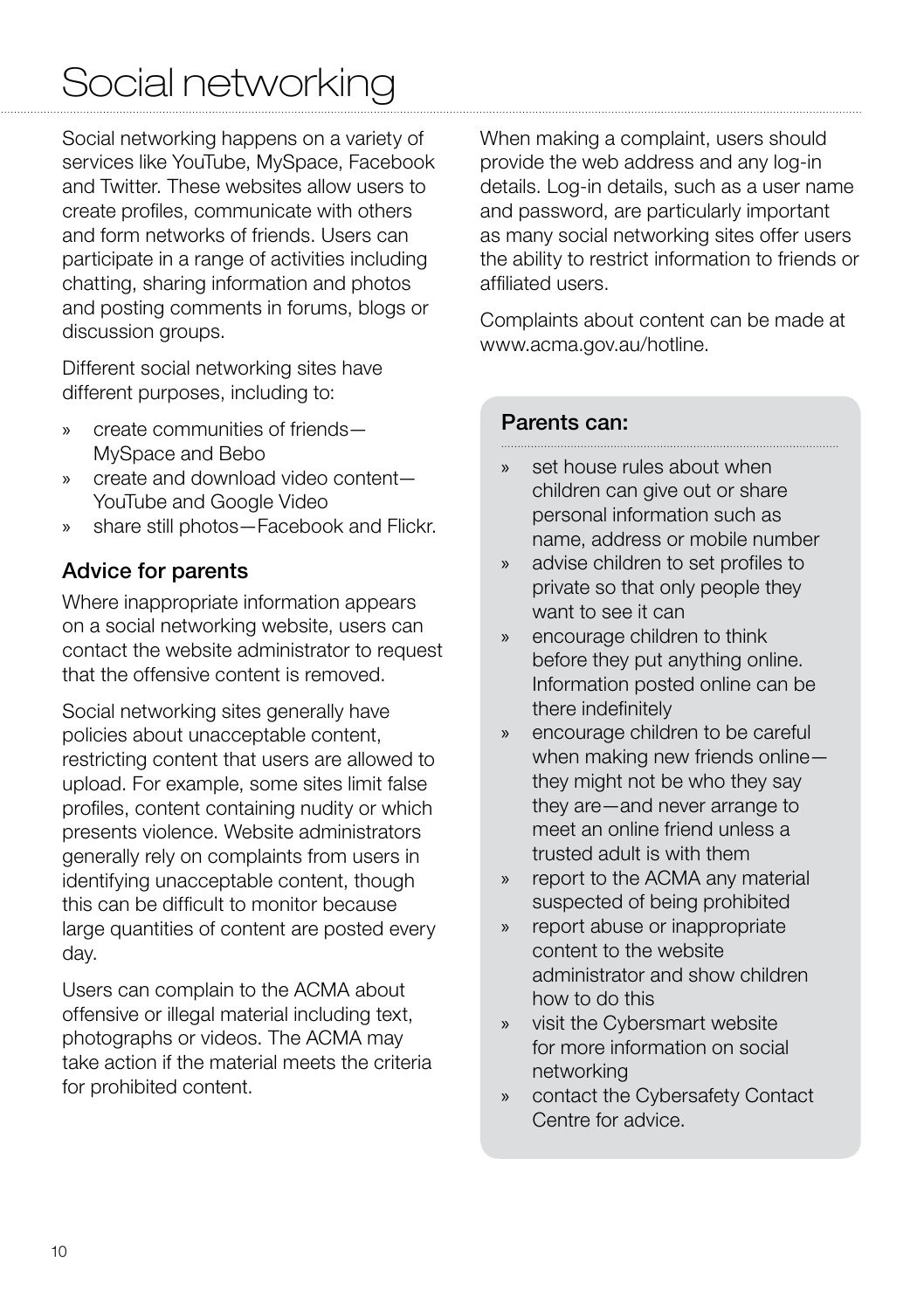### Communication

Children use a variety of services to communicate online. These include chat rooms, blogs, forums, newsgroups, email, multiplayer games, virtual worlds, social networks and instant messaging. Internet users may be able to chat in real time, express opinions, send files, view others through webcams and publish and share personal information including photographs.

#### Advice for parents

The internet is a public place. The same precautions about interacting with others in real life apply online. Children can forget that people they meet online may not be who they say they are or may experience cyberbullying when communicating online.



- » contact the police if they think a child is in immediate danger from contact made online
- » advise children that if someone writes something rude or something that makes them feel uncomfortable, they should not respond, and leave the area immediately
- » advise children not to open messages from people they don't know, and to delete them straightaway
- » encourage children to remember that online friends are really strangers no matter how long they've known them online. Children should speak to a parent or carer if an online friend asks to meet in real life
- » advise children to think twice about accepting new 'buddies' or friends and only accept people they know
- » advise children to use an appropriate online name, not their real name, and not give out private information
- » learn how to keep a copy of online conversations. Keeping records is useful if there is a need to report suspicious behaviour
- » learn how to block people. Users may not wish to see messages from a particular person or receive private messages from them
- » visit the Cybersmart website for more information on communicating safely online
- » report abuse to the website administrator. Many social networks, virtual networks and gaming sites have these facilities
- » contact the Cybersafety Contact Centre for advice.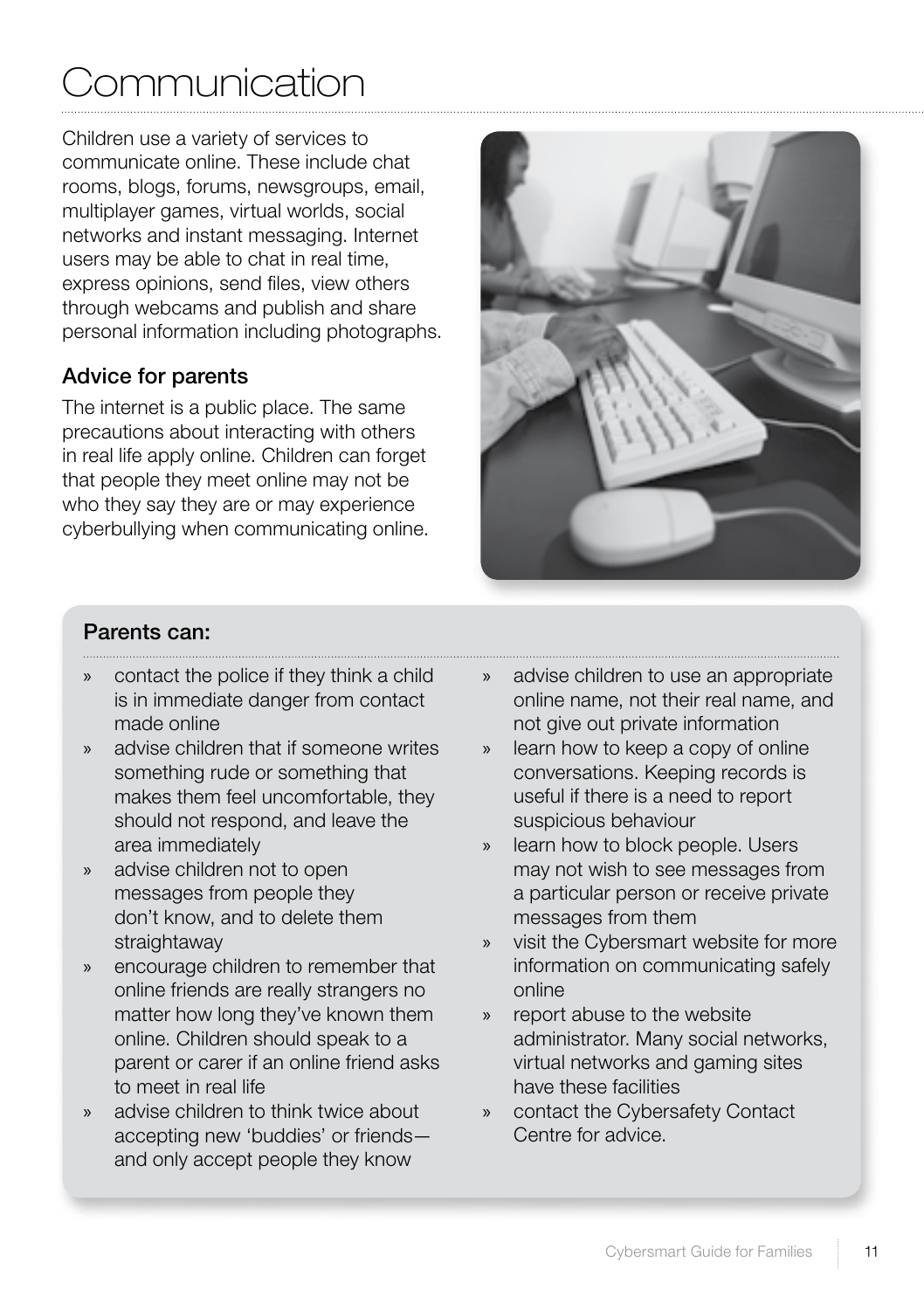### Using the internet safely at home

Internet safety important is equally important in the home, the library and other public places. By planning to be cybersafe in any location, children are most likely to enjoy fun and rewarding online experiences.

There are four key steps to cybersafe practices in the home:

- » educate
- » empower
- » make the computer safe
- » supervise.

The four work together towards positive and safe online use. The aim is not only to protect children but to help them learn to make good decisions.

Educate—an essential part of keeping children safe is making them aware of risks, and talking to them about how to avoid potential problems. Visit the Cybersmart website for internet safety information and educational programs suitable for children's use.

Empower—encouraging and supporting children is a positive step towards making them feel confident in their internet use. Children need to know they can make the right choices. They also need to know they can talk to a parent if something happens online that makes them feel uncomfortable.

Make the computer safe—one of the most practical ways to help children stay safe online is to set up the home computer with an internet content filter and other security software.

Supervise-children may behave differently online, to in person, so it's important to be involved. By placing the computer in a family area, supervision becomes easier.

#### Before starting:

- talk with the family about the importance of staying safe online and having an internet safety plan
- » teach children how to use the internet safely. Use an educational program suitable for the child's age
- » learn about the internet and the types of internet services children use. Check with the local public library to see what courses are offered.

#### Set up correctly:

- » determine if your internet service provider can assist with advice for staying safe online. If not, switch to one that can
- » look at where the computer is set up. If it is in a bedroom, move it to a public area of the house where it's easier to supervise
- » make sure safety software is installed on the computer. This may include an internet content filter and other security software such as anti-virus programs, spyware and adware
- » use a safe search engine for all web searches.

#### Create family guidelines:

- » discuss the benefits and risks of going online with children and offer support if they get into trouble
- » create an internet safety contract with children, setting house rules for internet use.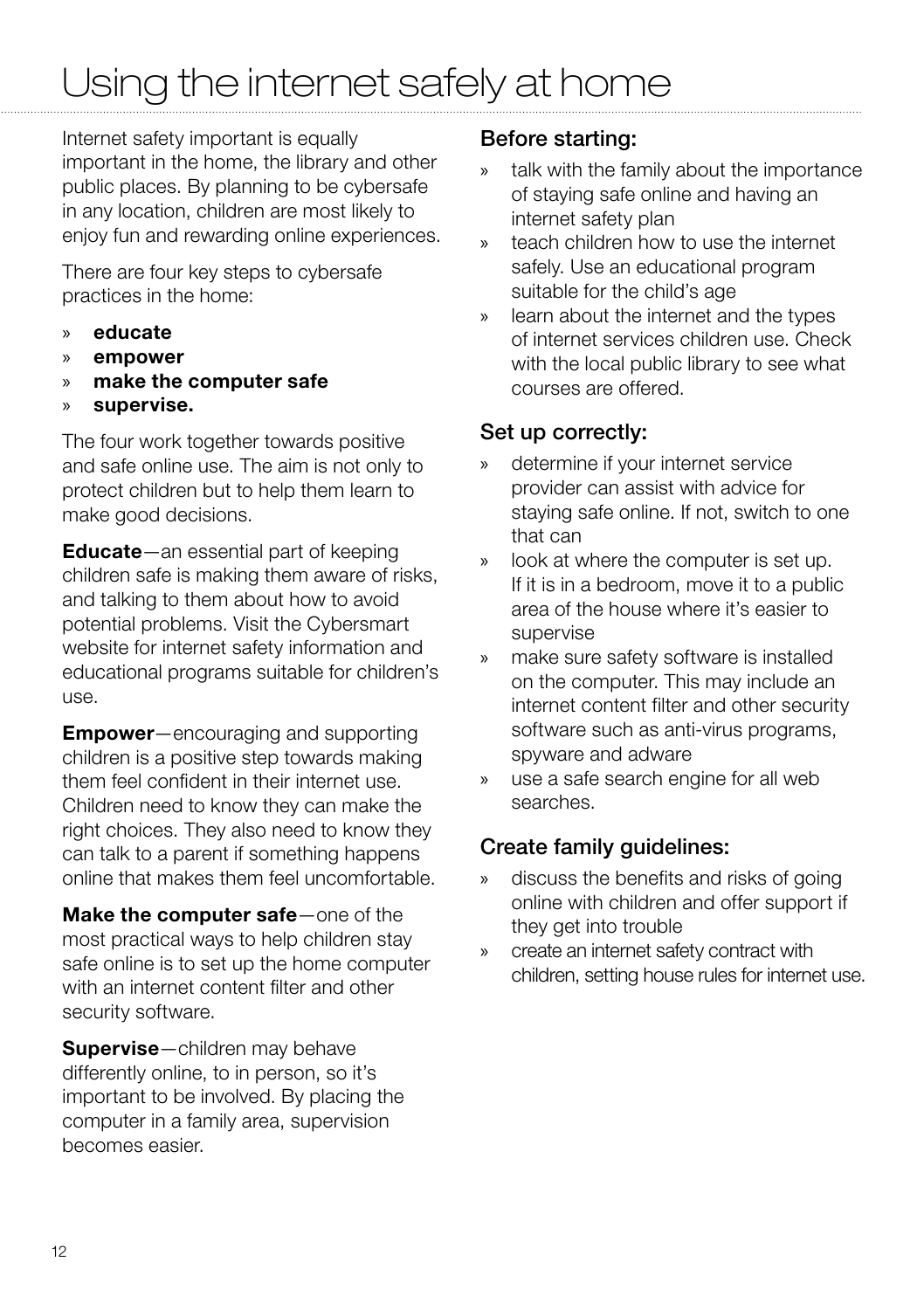#### When online:

- » stay involved in the child's use of the internet and new technologies. Work with them. Set up an account, join the child's 'friends' and see what they are doing. It can be a fun experience for parents too
- » help the child set up their profile to make sure that they don't put too much personal information online
- » check the privacy settings for internet services and see how to report abuse. Many social networking, virtual networks and gaming sites have facilities to do this
- supervise and monitor the use of the internet, particularly with younger children. If issues arise, address them quickly and know who to report problems to
- above all, keep the lines of communication open. Children need to be confident that they can talk to an adult about what's happening, without being afraid that they're automatically going to get into trouble.

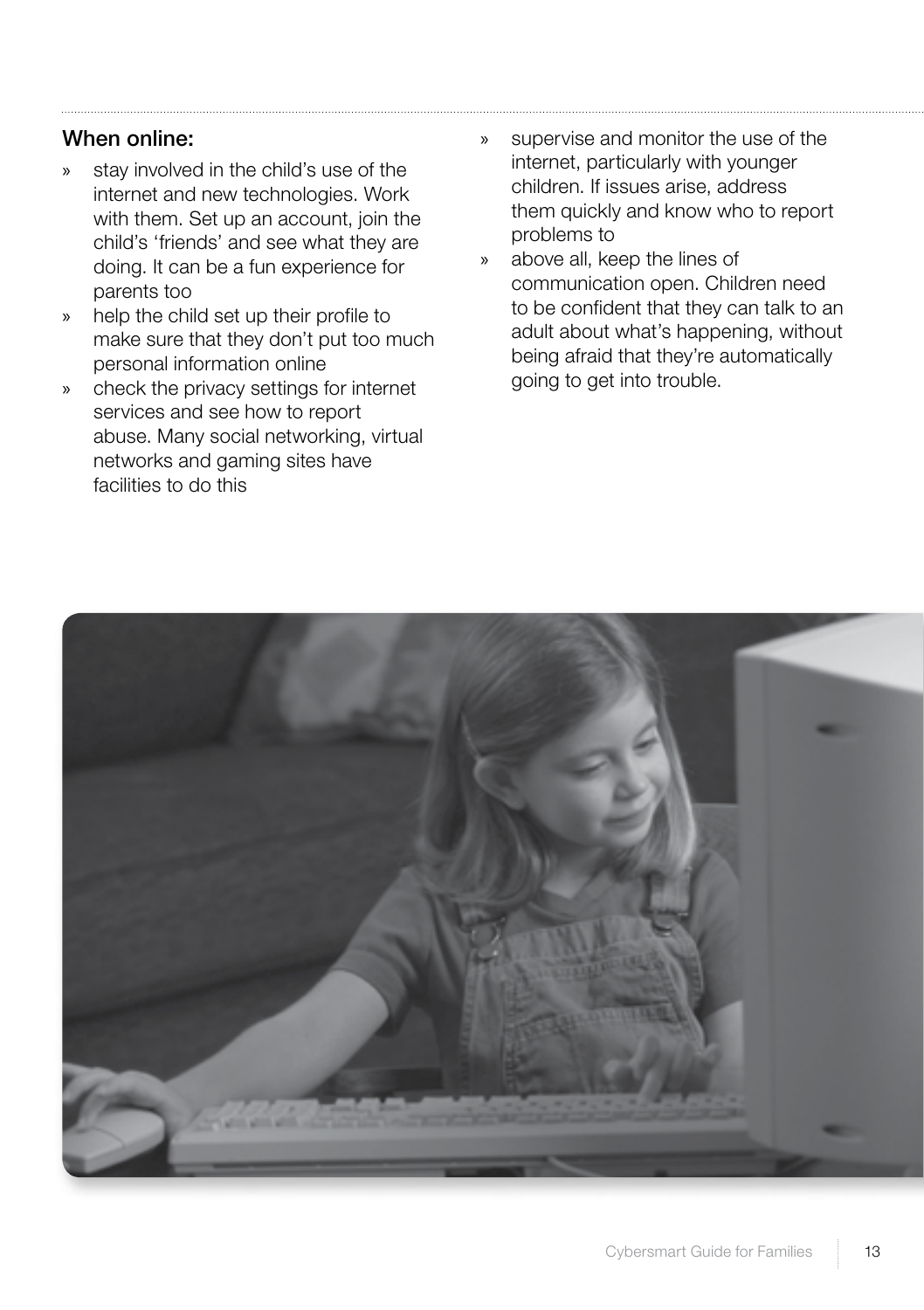#### Internet access

Internet access is readily available at many libraries, internet cafes, some hotels and through mobile phones.

As an example, many public libraries require parental consent for children to use the internet. Some require a parent or carer to be present, while others simply assume parental permission for users who are under 18 years of age. Libraries do not provide supervision for children of any age. Parents are responsible for ensuring that their children abide by library internet-use policies.

Some libraries use internet content filtering software. Most do not. Internet access terminals are usually located in high traffic locations where they are visible to library staff.

#### Rules about internet use

Rules about internet use are common in most school and public libraries. Generally, these rules cover unlawful and inappropriate use, copyright and other intellectual property rights, access, security, privacy, how to book a session and use of the internet by children. These rules may be in internet-use policies, user behaviour policies or conditions of use statements. Other public spaces offering internet access may also have usage policies. Check with them before going online.

#### Information and education

While many public internet access points don't provide education materials, libraries are an important source of community information and education on effective and safe internet use. Some libraries provide education, internet training, guides to searching the internet, safe sites for children to visit and trained staff to assist library users.

Many public libraries also provide websites for children that link to resources tailored to their age and interests.

- supervise children when they are using the internet. The level of supervision will depend on the child's age and knowledge
- » teach children about the cybersafety rules for internet use. Empowered and informed internet users stay safe and have fun
- » educate children about the risks of internet use and safe behaviour. Visit the Cybersmart website for age-specific internet safety information
- » become familiar with the conditions of internet use in their local library and communicate these to their children
- » find out about the internet. The local public library may run internet training classes
- » contact the Cybersafety Contact Centre for advice.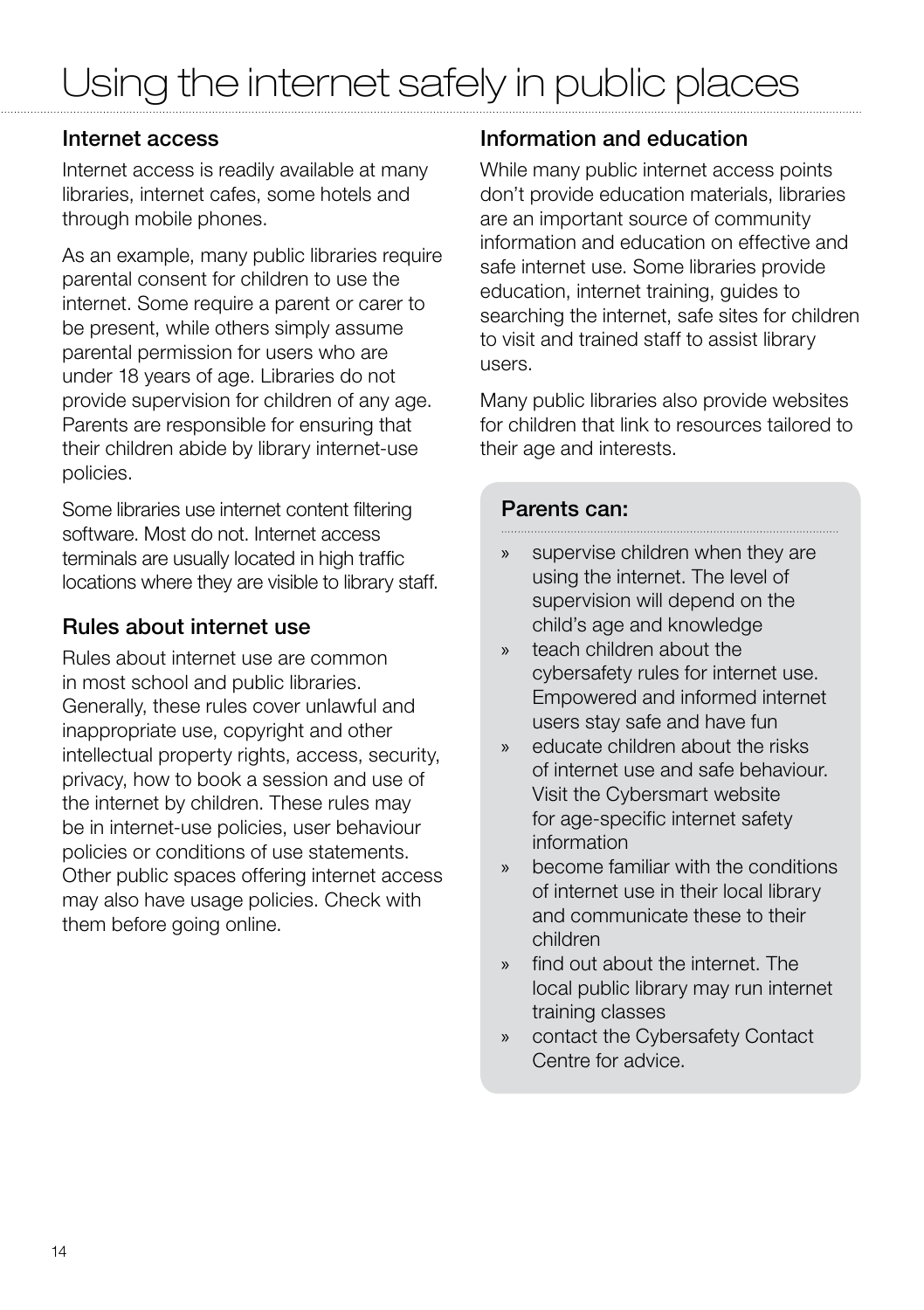### Cyber rules for safe and fun internet use

Young internet users should know how to stay safe and have fun using the internet. One important step is learning the following cybersafety rules:

- » Think before you post information online—once posted it's difficult to remove.
- Ask your parent/carer before you give anyone on the internet your name, address or any personal details.
- » Be careful who you trust online. Making new friends can be fun, but there's a chance that they may not be who they say they are.
- » Always keep your password a secret.
- » Set your profile to 'private' so your personal information is kept secret.
- » If someone is nasty, offensive or makes you uncomfortable in a chat room, don't respond and leave straightaway.
- » Don't open messages from people that you don't know. These could be nasty, contain viruses or be trying to sell you something.
- Tell your parents if you are upset by language, pictures or anything scary on the internet.
- » Don't accept any offers that seem too good to be true—they probably are.

For more information about the cyber rules go to www.cybersmart.gov.au

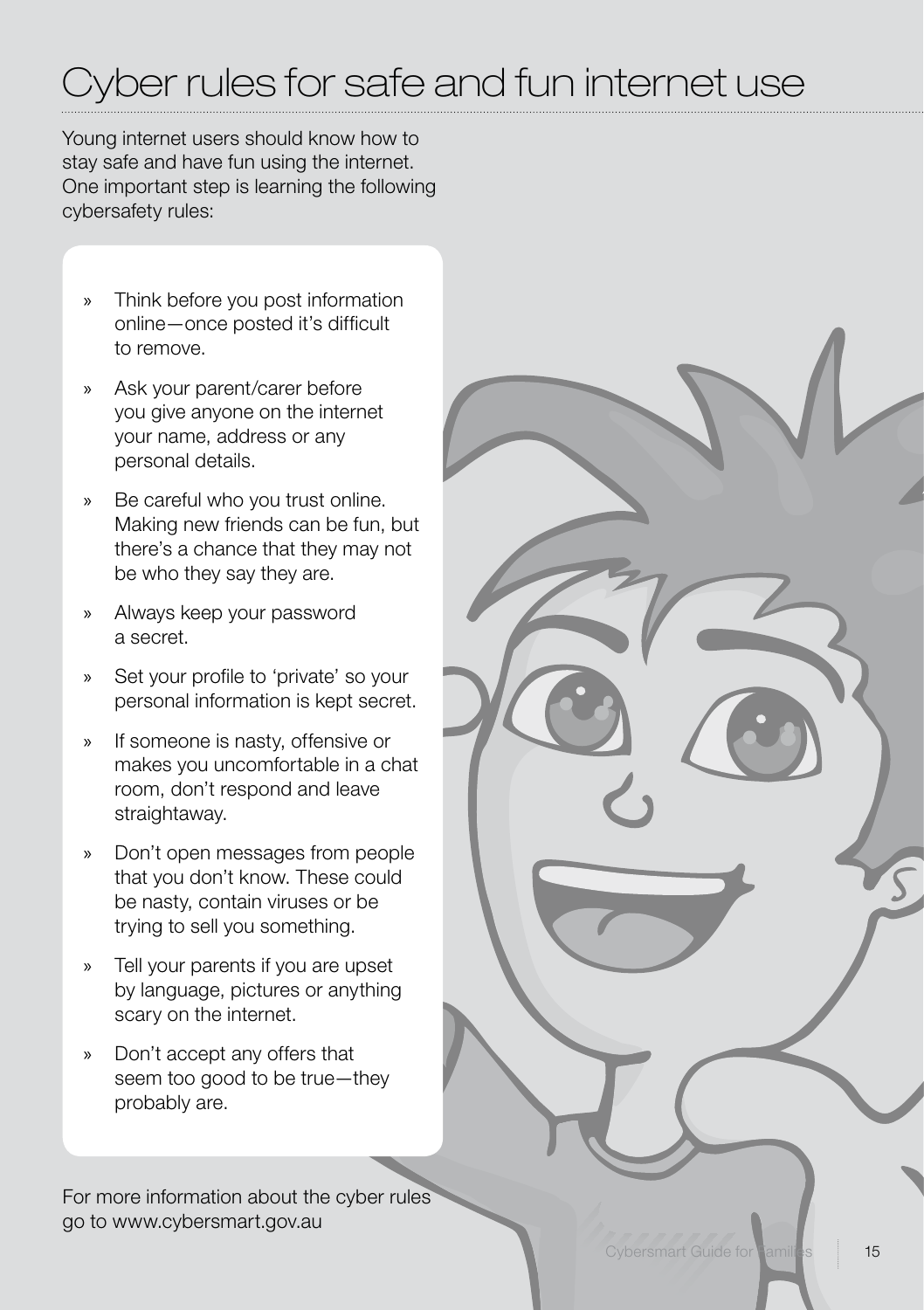### Contacts

#### Practical solutions

#### Australian Communications and Media Authority

*For information and advice about online safety issues and to order cybersafety resources*

Cybersafety Contact Centre Tel: 1800 880 176 Visit: www.cybersmart.gov.au

*To make a complaint about prohibited online content* Visit: www.acma.gov.au/hotline

Bullying No Way Visit: www.bullyingnoway.com.au

#### Federal Privacy Commissioner

Tel: 1300 363 992 Visit: www.privacy.gov.au

ScamWatch Tel: 1300 302 502 Visit: www.scamwatch.gov.au

#### The Department of Broadband, Communications and the Digital Economy

*Advice about online security issues* Visit: www.dbcde.gov.au Visit: www.staysmartonline.gov.au

#### Internet Industry Association Security Portal

*Further advice about online security issues* Tel: 02 6232 6900 Email: info@iia.net.au Visit: www.security.iia.net.au

Report a crime

Crime Stoppers Tel: 1800 333 000

#### AFP High Tech Crime Operations

*Further advice and to report electronic crime* Visit: www.afp.gov.au

#### AFP Child Protection Operations Team

*Report concerns about inappropriate online behaviour towards children* Visit: www.afp.gov.au/online\_form/ocset\_ form.html

Talk to someone

Reach Out Visit: www.reachout.com.au Email: info@reachout.com.au

Life Line Tel: 13 11 14 Visit: www.lifeline.com.au

Kids Helpline Tel: 1800 55 1800 Visit: www.kidshelp.com.au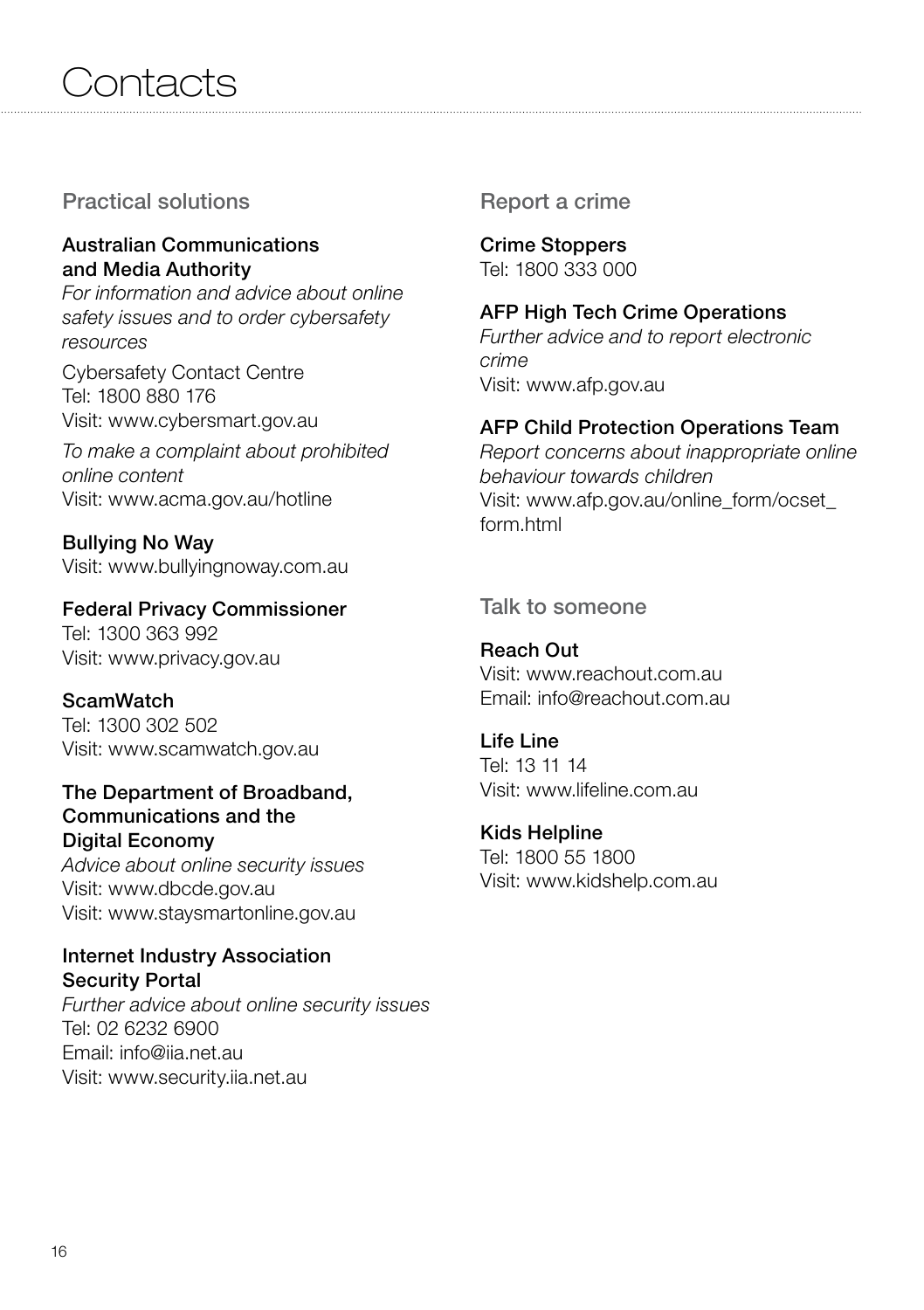